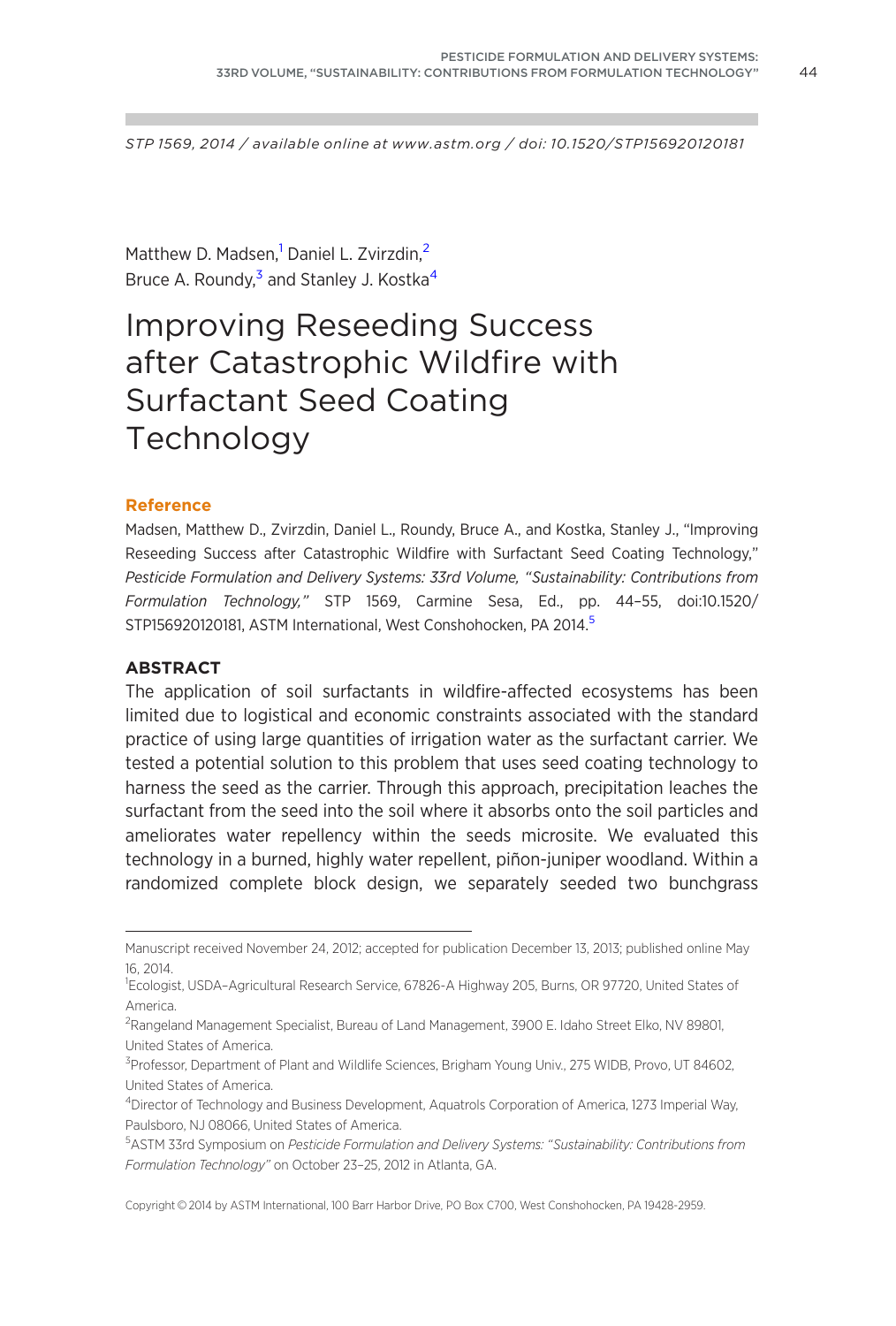species (Indian ricegrass and crested wheatgrass), whose seeds was either left uncoated or coated with a surfactant blend of alkylpolyglycoside and ethylene oxide/propylene oxide block copolymer. Plots were monitored through two growing seasons. In the spring after seeding, plant density and cover in the surfactant coated treatments were approximately 3-fold higher than the uncoated treatments. Two years after seeding, differences in plant density between the treatments decreased slightly, with the surfactant coated treatments having 2.8-fold higher density, as compared to the uncoated treatments. Over this same period, relative differences in cover between the treatments had increased, with surfactant coated treatments having 3.4-fold higher cover than the uncoated treatments. Overall, the results of this study demonstrate the ability of surfactant seed coating technology to improve seedling emergence and establishment. Future research is merited for evaluating the technology at larger-scales and within different ecosystems.

#### Keywords

seed-coating, water-repellency, surfactant, wetting agent, wildfire, reseeding, piñon-juniper

# Introduction

Worldwide, many biomes have experienced increases in the intensity, size, frequency, duration, and seasonality of wildfires [\[1\]](#page-9-0). Catastrophic wildfires can leave ecosystems incapable of self-repair and subject to further ecological degradation. To facilitate recovery, land managers commonly seed desired species back into the system. Unfortunately, the success of these seeding efforts is typically less than desirable [[2,3\]](#page-9-0). This is concerning as global climate change is anticipated to further limit restoration outcomes [[4](#page-9-0)]. Consequently, there is an urgency to develop restoration tools that will improve seeding efforts and maintain the ecological integrity of wildfire-affected ecosystems.

Soil water repellency (or hydrophobicity) can be a formidable barrier to postfire seeding efforts [[5–7\]](#page-9-0). High intensity fires induce or increase soil water repellency as hydrophobic substances in the vegetation, litter, and soil volatilize and condense around soil particles within the cool underlying soil. This concentrates hydrophobic substances into a discrete layer a few mm to cm below the soil surface, dramatically reducing the ability of water molecules to infiltrate the soil matrix [\[8–](#page-9-0)[10\]](#page-10-0). Water repellent soils can curtail seeding efforts by promoting the erosion of soil and seeds [\[11](#page-10-0)–[13](#page-10-0)], and reducing soil water availability for seed germination and plant establishment [[7](#page-9-0)[,14](#page-10-0)].

The application of soil surfactants is a best management practice for the treatment of soil water repellency in golf courses and sports fields [\[15–17](#page-10-0)], and is becoming more popular in treating water repellency in various sectors of the agricultural industry [[18,19](#page-10-0)]. Soil surfactants have also been evaluated in wildland systems for reducing post-fire erosion and improving reseeding success [[5](#page-9-0)–[7\]](#page-9-0). In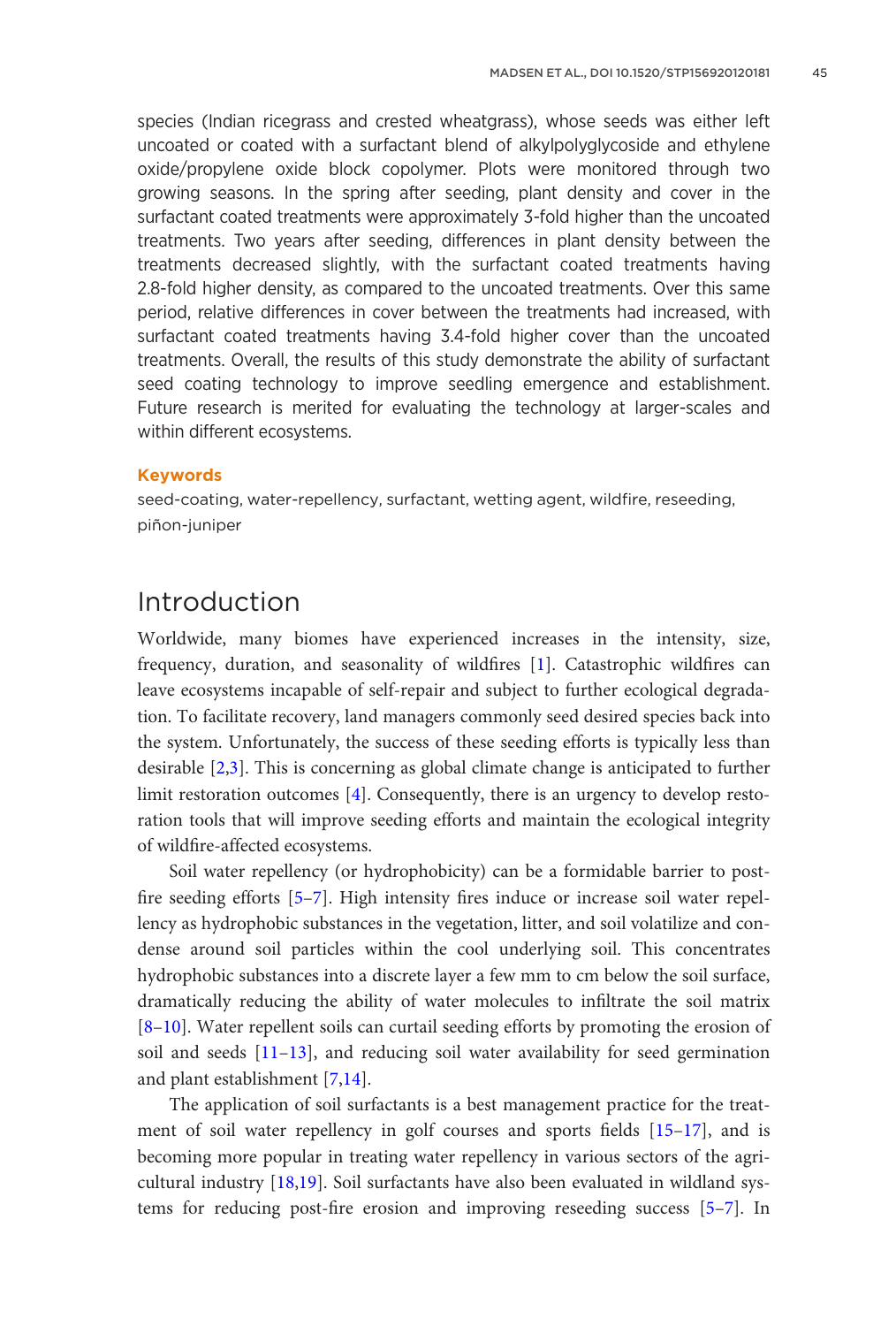general, these wildland studies have shown soil surfactants to be effective in mitigating the effects of post-fire soil water repellency. Despite this, the use of soil surfactants in post-fire restoration treatments has been limited. One of the main constraints is that irrigation water is typically used as a carrier in the delivery of soil surfactants. Such an approach can be logistically prohibitive in wildland systems where the surfactant needs to be applied across large land areas with steep and rugged terrain [[20\]](#page-10-0).

Madsen et al. [\[21,22](#page-10-0)] developed a potential solution for applying surfactants as a post-fire restoration treatment by using seed coating technology. Through this approach, the seed is used as a carrier for the soil surfactant. After planting, precipitation leaches the surfactant from the seed into the soil where it absorbs onto the soil particles and ameliorates water repellency within the seeds microsite. Laboratory research has indicated that surfactant seed coating (SSC) technology increases soil water infiltration, percolation, and retention in the area around the seed, which improves seedling emergence and plant survival [\[22](#page-10-0)].

The objective of this research was to evaluate SSC technology within a burned, highly water repellent, piñon-juniper (Pinus-Juniperus) woodland. We hypothesized that SSC technology would increase seedling emergence, growth, and plant establishment when compared to uncoated seeds.

## Methods

### STUDY SITE DESCRIPTION

Research was conducted within the boundaries of the "Mustang" wildfire, located 38.3 km south of Saint George, UT (Lat: 36° 42'36.19" N, Long: 113° 38" 17.20" W, elevation 1589 m). Lightening ignited the fire on Aug. 8, 2010, and it burned 1081 ha. At the study site, slope is minimal (1 %–2 %). Soil texture is a gravellyloam, with a taxonomic classification as a fine, smectitic, mesic Calcidic Haplustalfs [\[23](#page-10-0)]. Volumetric soil water content at  $-1.5 \text{ MPa}$  (permanent wilting point) and  $-0.33$  MPa (field capacity) are 19.6 and 29.9 %, respectively  $[23]$  $[23]$ . Prior to the fire, the plant community was a Phase III, piñon -juniper woodland, with Utah Juniper (Juniperus osteosperma (Torr.) Little), and singleleaf piñon (Pinus monophylla Torr. & Frém.) acting as the primary plant layer driving ecological processes  $[24]$  $[24]$ . Mean annual precipitation is approximately 352 mm [[25\]](#page-11-0). Research was conducted within the tree mound zones of burned piñon and juniper trees.

At the initiation of the study, three random points per plot were selected for soil water repellency profiling. At each point, areas with water repellent soil were identified using the water drop penetration time (WDPT) test [\[9\]](#page-10-0). Soils were considered water repellent if WDPT exceeded 5 s. Where soil water repellency was found, thickness of the water repellent layer was determined by performing WDPT tests at 5 mm depth increments until water repellency was no longer found. To quantify the severity of the water repellent soil, a 20 ml sample of soil was taken from the center of the water repellent layer. In the laboratory, five replicate water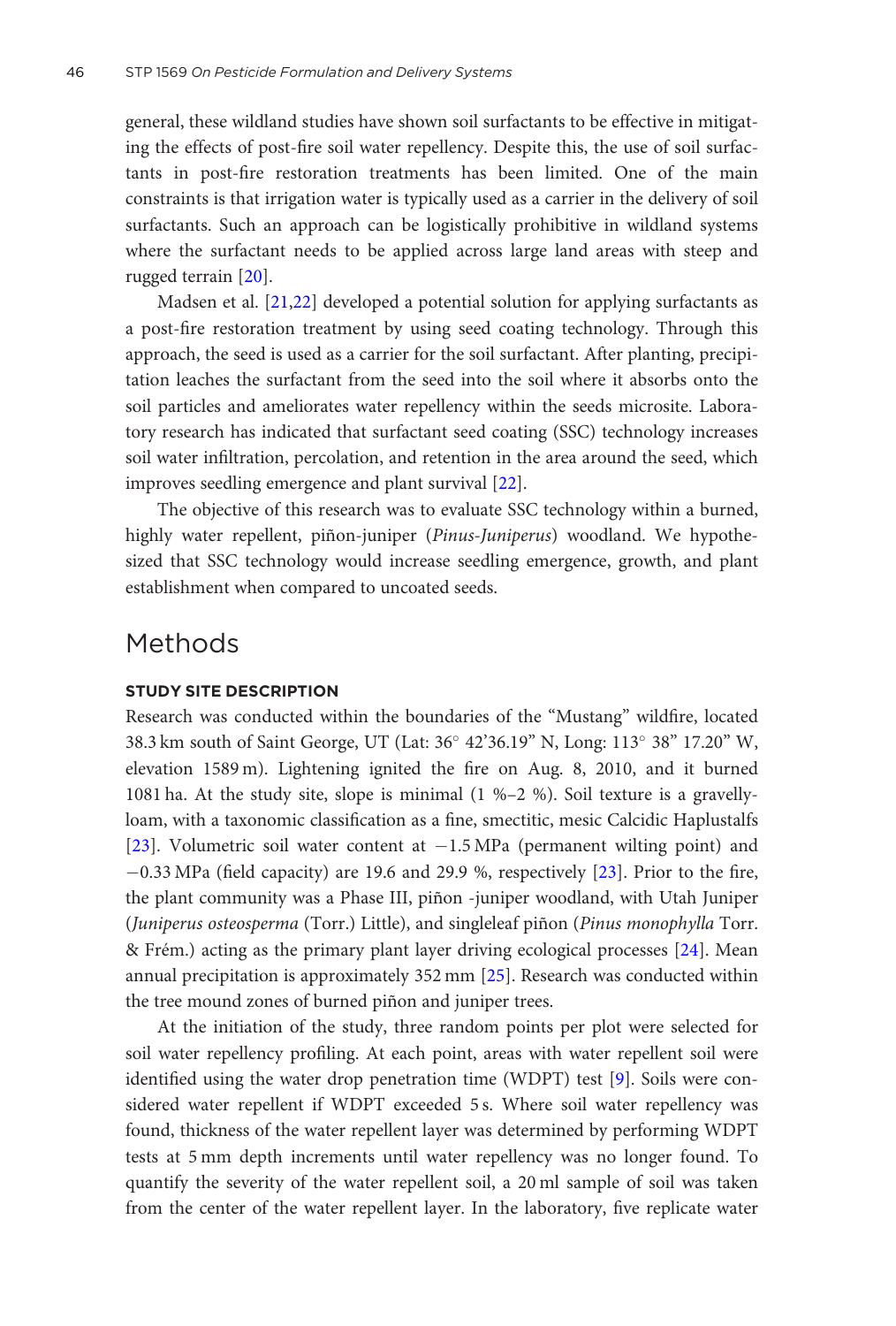drops were place on the soil and the time for each water drop to enter the soil was recorded. Across all points sampled for soil water repellency, the top  $1.4 \pm 0.13$  cm (average  $\pm$  standard error) of soil was wettable and primarily composed of ash material originating from burned litter and debris. Below this depth, water repellent mineral soil predominated and extended down an additional  $2.6 \pm 0.13$  cm. Average water drop penetration time (WDPT); within the water repellent layer was  $1.38 \pm 0.16$  h.

# Experimental Design

The experiment was installed as a randomized complete block design with five blocks. Each block consisted of four circular plots with a 2.0 m radius (area 12.6 m<sup>2</sup>) centered around the trunk of a piñon or juniper individual. Two plots were seeded with the native species Indian ricegrass (Achnatherum hymenoides (Roemer & J.A. Schultes) Barkwork), and the remaining two were seeded with the introduced species crested wheatgrass (Agropyron cristatum (L.) Gaertner). Both of these species are ecologically adapted to the study site and commonly used in local reseeding efforts. One plot within each species was sown with uncoated seeds, while the other was sown with seeds subjected to SSC treatment (2 species by 2 coating treatments  $=$  total of 4 treatments).

Seed coating was performed at the Eastern Oregon Agricultural Research Center (EOARC) in Burns, OR using a RP14DB rotary seed coater (BraceWorks Automation and Electric, Lloydminster, SK, Canada). A detailed description of the methods and materials used to apply SSC technology is described by Madsen et al. [\[21,22\]](#page-10-0). In the coating process, seeds were first coated with a base coating containing 6.0 % weight of product to weight of seed (w/w) of Selvol-205 (Sekisui Specialty Chemicals America, Dallas, TX), and 72 % w/w of the powder filler material, diatomaceous earth (EnviroTech Soil Solutions, Inc. Oregon City, OR). After the base coating was applied, ASET-4002 soil surfactant composed of a blend of alkylpolyglycoside and ethylene oxide/propylene oxide block copolymers (Aquatrols Corporation of America, Paulsboro, NJ) was coated onto the seeds at 127 % w/w. Diatomaceous earth was also applied during this step as a carrier for the surfactant at 108 % w/w. Plots were seeded Oct. 16, 2011, with 750 pure live seeds (PLS)  $m^{-2}$ .

### DATA COLLECTION AND ANALYSIS

Long term and monthly precipitation estimates during the period of the study were derived from models developed by PRISM's (Parameter-elevation Regressions on Independent Slopes Model) Oregon Climate Service (PRISM Climate Group 2012). Annual average precipitation and temperature were estimated from 1980–2010.

Seedling density and cover were measured within each plot from 12 randomly placed 0.125  $m<sup>2</sup>$  quadrates. Density was determined by counting the number of live plants; cover was ocularly estimated as the percentage of live biomass occupying the quadrate. Density was measured in the spring at peak emergence (May) and both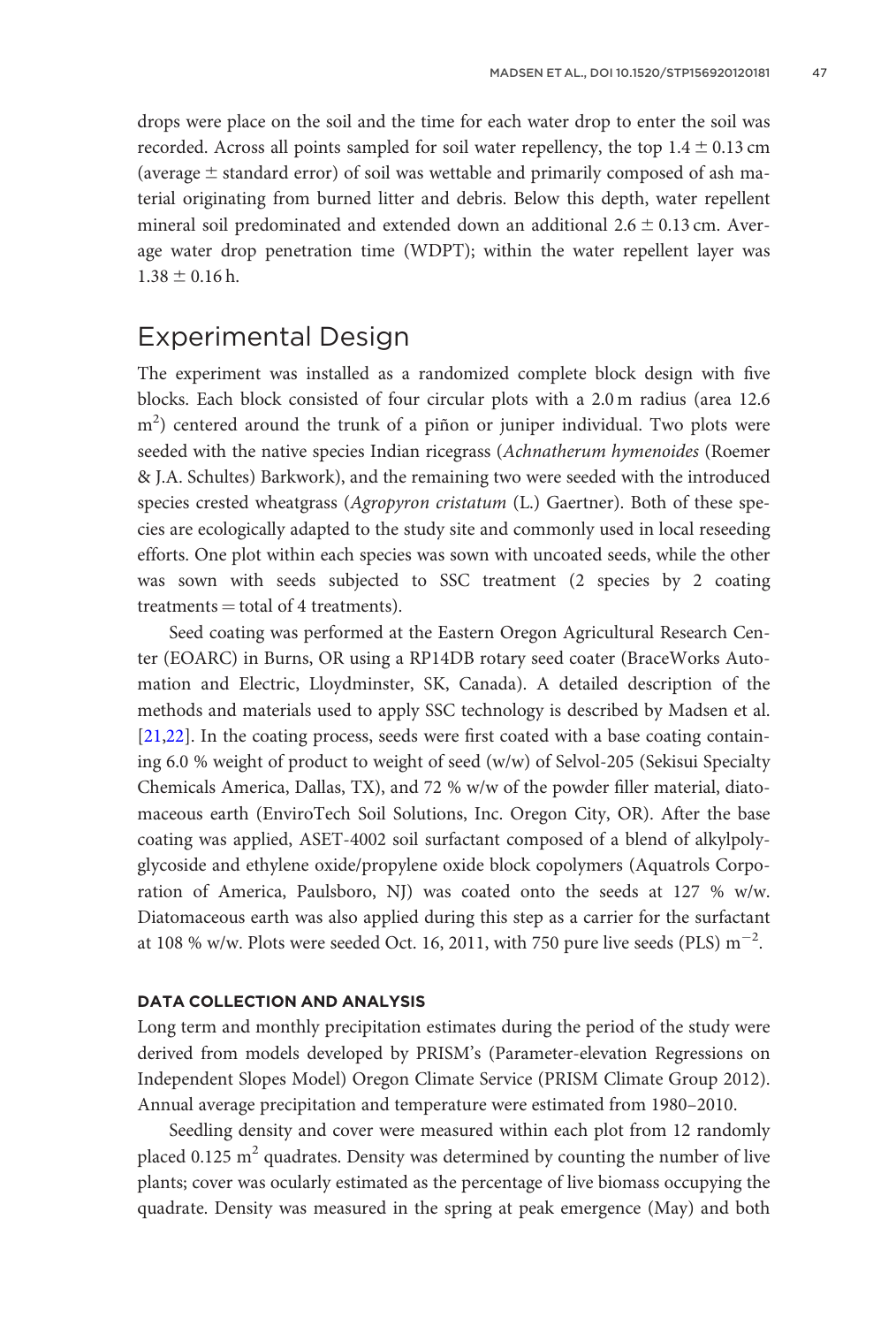density and cover were measured at the end of the growing season (August) of the first and second year.

Vegetative data were analyzed in SAS (Version 9.3; SAS Institute, Cary, NC) using a repeated measures, mixed model. The fixed effects were seeded species, seed treatment, sampling period, and their interactions. Block was considered a random factor. Correlations among the repeated measures were modeled with a first order, autoregressive, moving average covariance structure. The SLICE option was employed in the LSMEANS procedure to determine if means were statistically different between non-coated and SSC treatments. For all comparisons a significance level of  $P < 0.10$  was used.

## Results

### PRECIPITATION AND TEMPERATURE

Average monthly temperatures throughout the study period generally mirrored the 30-year average (Fig.  $1(a)$ ). The primary exceptions were December 2010, February 2011, and January 2012. Average daily temperatures in December 2010 and January 2012 were 149 and 79 % higher than the 30-year average, while temperatures in February 2011 were 49 % lower. Precipitation in both 2011 and 2012 varied strongly from the 30-year average  $(Fig. 1(b))$  $(Fig. 1(b))$  $(Fig. 1(b))$ . Overall, precipitation was 18 % higher in 2011 and 38 % lower in 2012 (for the first eight months of the water year).

### PLANT DENSITY AND COVER

Plant density was primarily influenced by SCC treatment and sampling period (Table [1](#page-6-0)). In the initial spring assessment, seedling density for both species combined was 3.2-fold higher in the SSC treatments as compared to the uncoated treatments, with an average density of 7.7 and 2.4 plants  $m^{-2}$ , respectively (Fig. [2\(](#page-6-0)*a*)). By the end of the growing season in the first year, plant density in the SSC treatments had decreased to 1.2 plants  $m^{-2}$ , 4.5-fold higher than the 0.27 plants  $m^{-2}$  observed in the uncoated treatments. At the end of the growing season in the second year, differences between the treatments decreased, with the SSC treatment retaining a 2.8-fold higher plant density as compared to the uncoated treatments.

While repeated measures analysis did not indicate significant differences between the species for plant density, analysis by species within a sampling period showed that while both species benefited from the SSC treatment, the difference between coating treatments was only significant for Indian ricegrass (Table [1](#page-6-0), Fig. [3](#page-7-0)). In the initial spring sampling, the Indian ricegrass SSC treatment produced 4.9-fold higher plant density as compared to uncoated seed of the same species, these treatments had average densities of 11.7 and 2.4 plants  $\mathrm{m}^{-2}$ , respectively (Fig. [3\(](#page-7-0)a)). At the end of the growing season in the first year, plant density had decreased to 1.9 and 0.33 plants  $m^{-2}$  in the SSC and uncoated treatments, respectively, increasing the difference between the SSC and uncoated treatments. At the end of the growing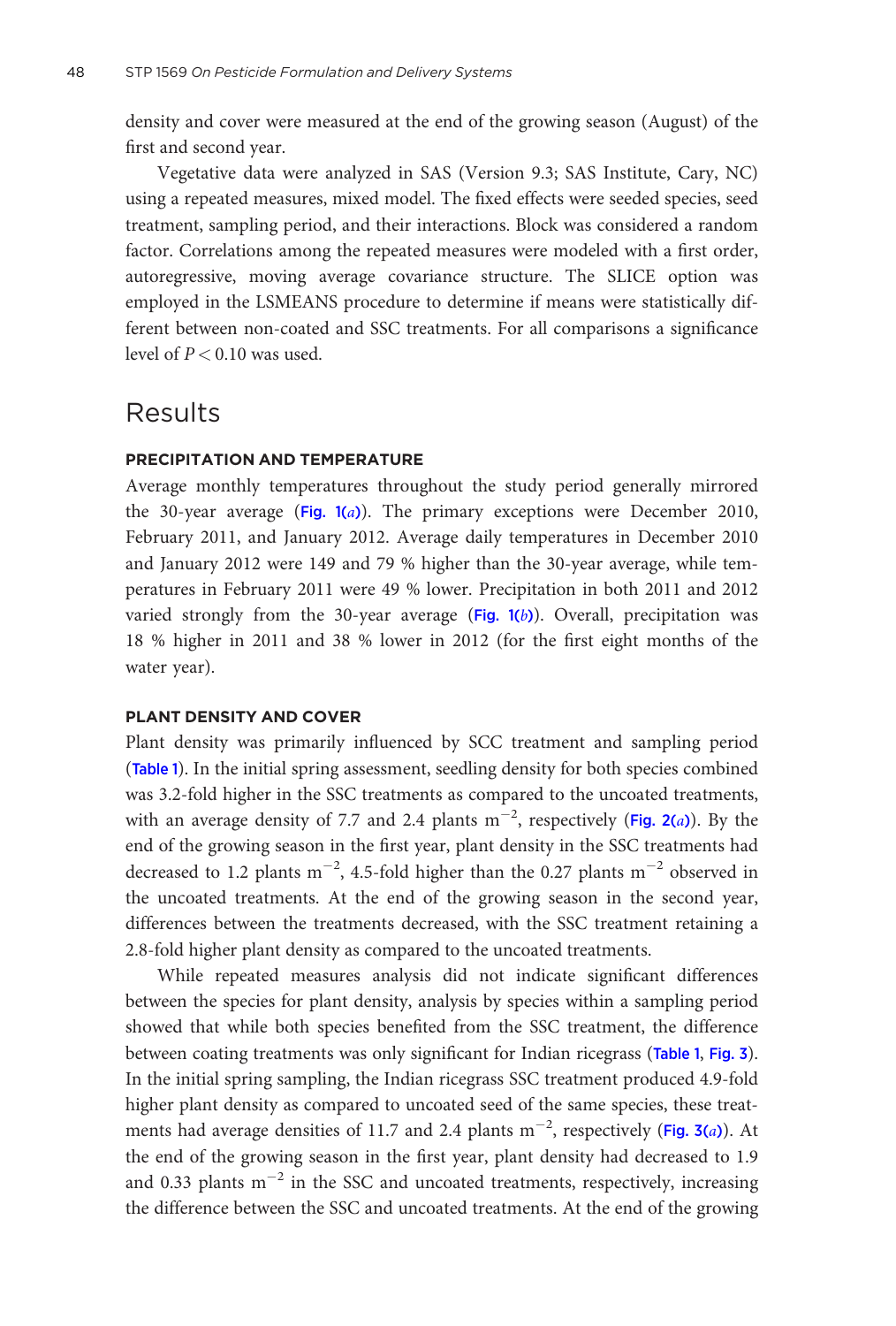<span id="page-5-0"></span>FIG.1 Average monthly (a) temperature and (b) precipitation for the Mustang wildfire study site. Data was extracted from the PRISM Climate Group database (prism.oregonstate.edu).



season in the second year, plant density in the SSC treatment decreased to 1.2 plants  $m^{-2}$  while the control plots maintained 0.33 plants  $m^{-2}$ . In the second year, plant density for the Indian ricegrass SSC treatment was 3.6-fold higher than the uncoated treatment.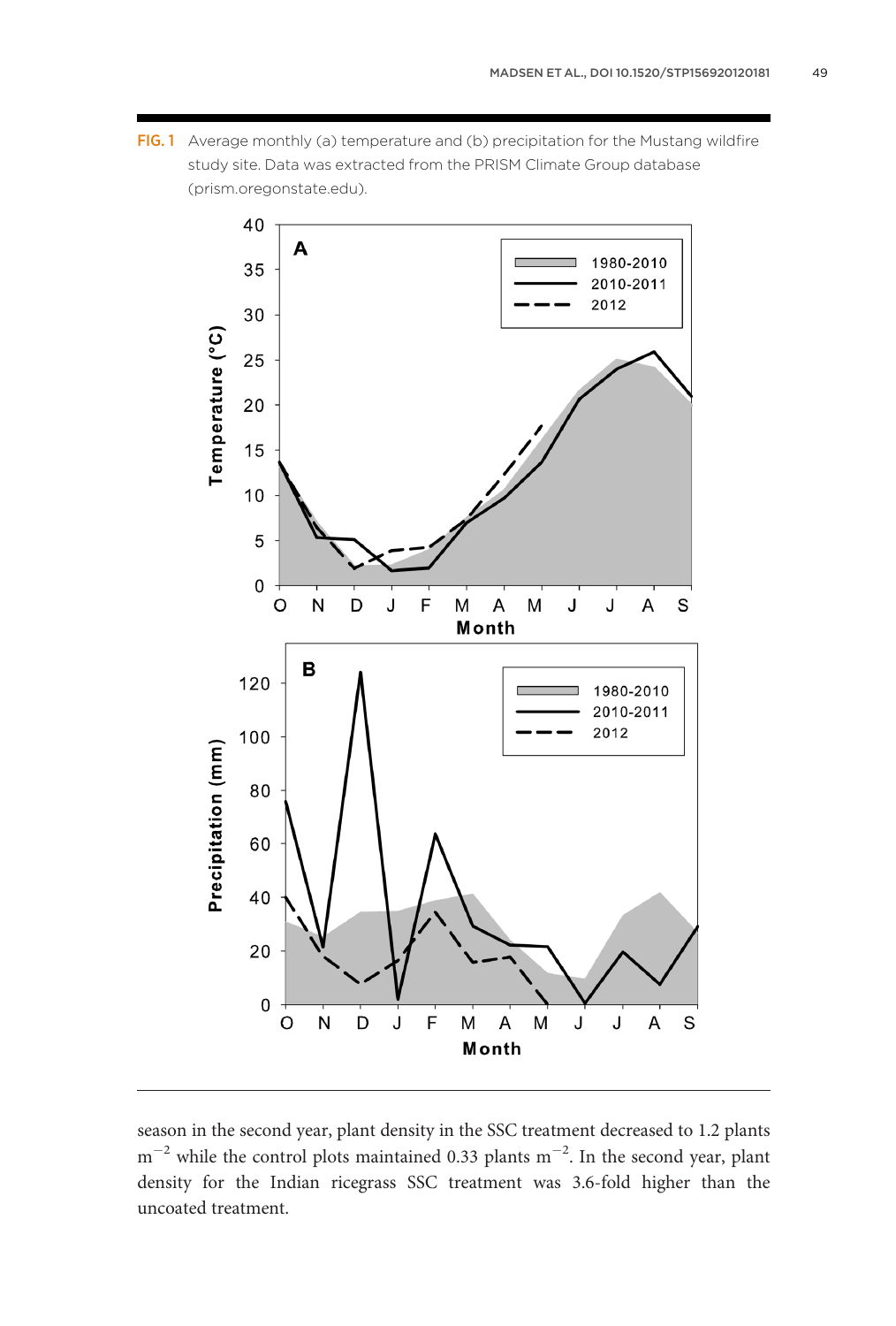|                                             | Density |        | Cover |         |
|---------------------------------------------|---------|--------|-------|---------|
| Effect                                      | F       | Pr > F | F     | Pr > F  |
| <b>Species</b>                              | 1.81    | 0.185  | 12.47 | 0.002   |
| <b>Treatment</b>                            | 3.85    | 0.056  | 7.4   | 0.011   |
| Sample period                               | 5.86    | 0.005  | 18.54 | < 0.001 |
| Species X<br>treatment                      | 1.81    | 0.185  | 4.42  | 0.045   |
| Species X sample<br>period                  | 1.06    | 0.356  | 10.77 | 0.003   |
| Treatment X<br>sample period                | 1.59    | 0.214  | 5.65  | 0.025   |
| Species X treat-<br>ment X sample<br>period | 1.04    | 0.363  | 3.12  | 0.088   |

<span id="page-6-0"></span>TABLE 1 Results from repeated measures mixed model.

<sup>a</sup>Significant P values are highlighted in bold ( $P < 0.10$ ).

FIG. 2 (a) Combined seedling density produced from non-coated (control) and surfactant seed coatings (SSC) in the spring (May) of the first year after planting, and summer (August) one and two years after planting. (b) Plant cover produced from the control and SSC seed in the first and second year after planting. \* Denotes significant differences between control and SSC treatments within a sampling period.

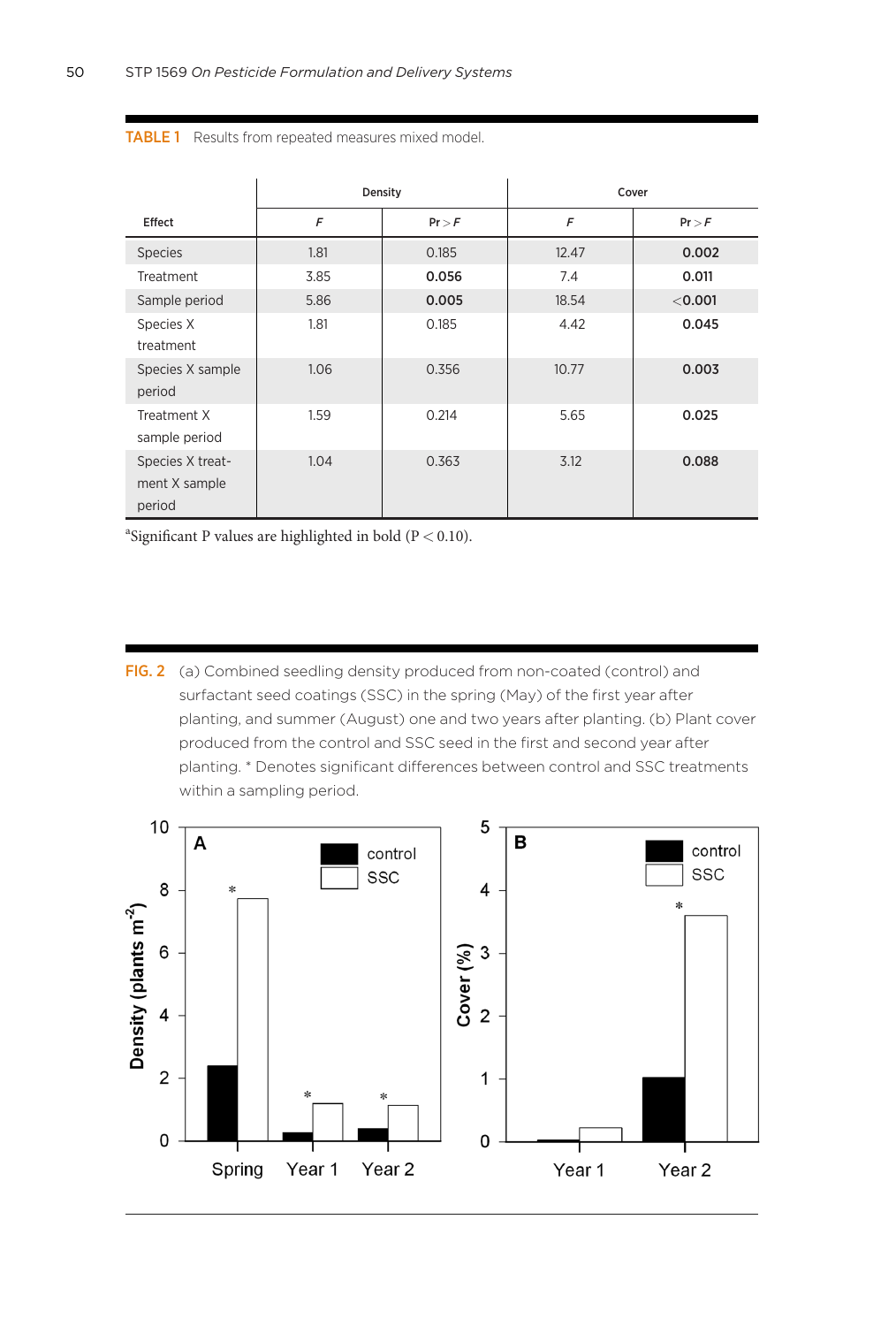<span id="page-7-0"></span>FIG. 3 (a) Seedling density of Indian ricegrass and crested wheatgrass produced from non-coated (control) and surfactant seed coatings (SSC) in the spring (May) of the first year after planting, and summer (August) one and two years after planting. (b) Plant cover produced from the control and SSC seed in the first and second year after planting. \* Denotes significant differences between control and SSC treatments within a sampling period.



Plant cover was affected by species, coating treatment, sample period and the interactions between these fixed affects (Table [1](#page-6-0)). When cover for both species were combined, there were no significant differences between the SSC and uncoated treatments in the first year, but in the second year, plant cover was 3.4-fold higher in the SSC treatments as compared to the uncoated treatments ( $Fig. 2(b)$  $Fig. 2(b)$  $Fig. 2(b)$ ). Comparison of coating treatments by species showed a response similar to that found for plant density: Indian ricegrass significantly benefited from the SSC treatment, whereas crested wheatgrass only benefitted slightly. In the first year, Indian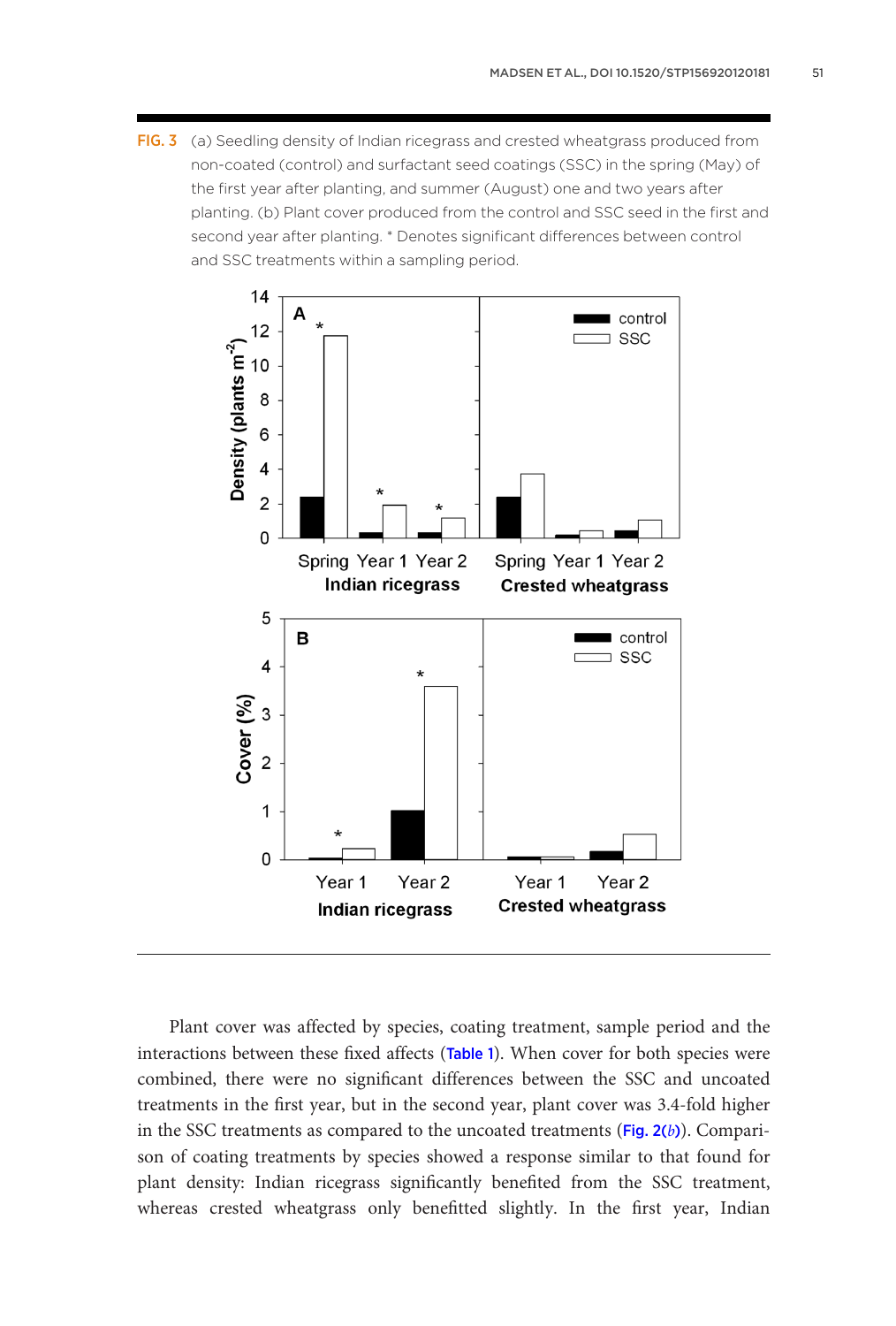ricegrass cover in the SSC treatment was 6.9-fold greater than in the uncoated treatment. In the second year, plant cover for all treatments increased greatly, though differences between the coating treatments decreased; the SSC treatment had 3.5-fold higher Indian ricegrass cover as compared to the uncoated treatment at the end of the study.

## Discussion

As hypothesized, SSC technology improved reseeding success through increased seedling emergence and plant establishment. Restoration success was most likely enhanced as a result of the surfactant in the coating overcoming soil water repellency and improving soil water availability within the microsite surrounding the seed. Results obtained from our field study are consistent with those observed by Madsen et al. [\[22](#page-10-0)] under controlled laboratory experiments. Madsen et al. [[22](#page-10-0)] conducted soil column experiments on a severely water repellent soil obtained from a burned piñon-juniper woodland and found SSC decreased runoff by 59 %, and increased the amount of water retained in the soil column by 68 %. Madsen et al. [\[22](#page-10-0)] further showed that through the amelioration of water repellency with SSC technology, seedling survival under drought conditions could be increased by 36 %.

It should be noted that the differences between coating treatments observed in our study were not quite as dramatic as those reported by Madsen et al. [[22\]](#page-10-0) for some metrics. Atypical climatic variability is one factor that may have affected the apparent SSC treatment effect, particularly for crested wheatgrass. In December 2011, two months after seeding, the average minimum temperature was around  $1^{\circ}$ C, which is approximately  $5^{\circ}$ C above the 30-year average. This month of above normal temperature coincided with several rainfall events that delivered 124 mm of precipitation, four times the amount of normal for December. Rawlins et al. [\[26](#page-11-0)] found that for crested wheatgrass and many other non-dormant perennial grass species, 50 % germination is reached within 20–25 days when seeds are incubated at 5°C. Daily average temperatures at our study site averaged 5°C throughout December 2011, and while diurnal flux limits a direct correlation, temperatures were well above the minimum for crested wheatgrass germination [\[27](#page-11-0)]. While not quantified, we observed high numbers of newly emerged seedlings growing from the crested wheatgrass plots at the end of December. Immediately following this warm and wet period, temperatures dropped dramatically, January and February 2012 were 30 % colder than the norm. In addition, precipitation in January totaled just 1.8 mm. We hypothesize that these conditions resulted in the widespread mortality of emerged crested wheatgrass seedlings.

It is unlikely that Indian ricegrass was as strongly affected by the December 2011 climate anomaly. This species typically has a very low fresh germination rate (i.e., as low as 8 %) [\[28](#page-11-0)] and employs a number of dormancy strategies to increase temporal variation in germination [[29–31\]](#page-11-0). We expect that these characteristics suppressed germination in the fall and early winter periods, which limited losses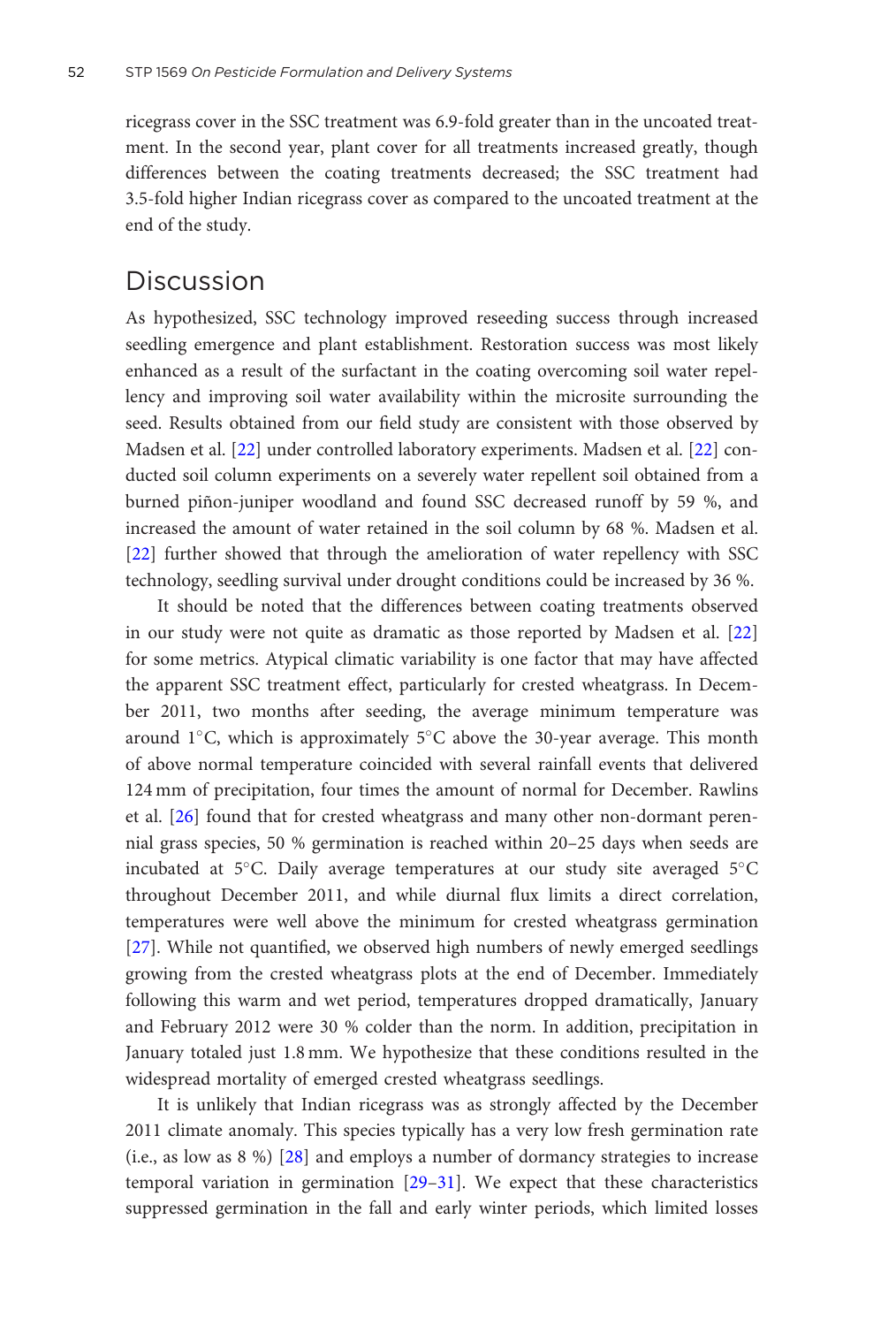<span id="page-9-0"></span>during the subsequent cold and dry conditions of winter. For this species, SSCs ability to overcome soil water repellency and increase soil water availability most likely aided in seed stratification, seed germination, and plant establishment.

Irrespective of species-specific differences, one of the strongest findings in the support of our conclusion that SSC improves seeding success is the overall greater plant density and cover observed two years after seeding. Standards for a successful seeding can vary by region and management objectives. Within the region this research took place, a seeding could be considered successful when there is at least one established plant per square meter [\[32](#page-11-0)]. Although precipitation in 2011 was 18 % above normal, precipitation in 2012 was 38 % below the 30-year norm. We would expect such low precipitation to limit seeding success; however, plant density across all SSC treatments in the second year surpassed general thresholds of "seeding success," while non-coated seed failed to meet management standards. In the wake of current and predicted climate change impacts, which is suspected to cause higher temperatures and increase variability in precipitation, SSC technology may provide land managers with an important tool for maintaining the ecological integrity of wildfire-affected ecosystems [4[,33](#page-11-0)]. Future research is merited for further evaluation of the technology.

# References

- [1] Westerling, A. L., Hidalgo, H. G., Cayan, D. R., and Swetnam T. W., "Warming and Earlier Spring Increase Western US Forest Wildfire Activity,"[Science](http://dx.doi.org/10.1126/science.1128834), Vol. 313, 2006. pp. 940–943.
- [2] Boyd, C. S. and Svejcar, T. J., "Managing Complex Problems in Rangeland Ecosystems," [Rangeland Ecol. Manage](http://dx.doi.org/10.2111/08-194.1), Vol. 62, 2009, pp. 491–499.
- [3] James, J. J., Svejcar, T. J., and Rinella, M. J., "Demographic Processes Limiting Seedling Recruitment in Aridland Restoration," [J. Appl. Ecol.](http://dx.doi.org/10.1111/j.1365-2664.2011.02009.x), Vol. 48, 2011, pp. 961-969.
- [4] Harris, J. A., Hobbs, R. J., Higgs, E., and Aronson, J., "Ecological Restoration and Global Climate Change," [Restor. Ecol.](http://dx.doi.org/10.1111/j.1526-100X.2006.00136.x), Vol. 14, 2006, pp. 170–176.
- [5] Osborn, J., Letey, J., DeBano, L. F., and Terry, E., "Seed Germination and Establishment as Affected by Non-Wettable Soils and Wetting Agents," [Ecology](http://dx.doi.org/10.2307/1932685), Vol. 48, 1967, pp. 494–497.
- [6] DeBano, L. F. and Conrad, C. E., "Effect of a Wetting Agent and Nitrogen Fertilizer on Establishment of Ryegrass and Mustard on a Burned Watershed," [J. Range Manage.](http://dx.doi.org/10.2307/3896442), Vol. 27, 1974, pp. 57–60.
- [7] Madsen, M. D., Petersen, S. L., Fernelius, K. J., Roundy, B. A., Taylor, A. G., and Hopkins, B. G., "Influence of Soil Water Repellency on Seedling Emergence and Plant Survival in a Burned Semi-Arid Woodland," [Arid Land Res. Manage.](http://dx.doi.org/10.1080/15324982.2012.680655), Vol. 26, 2012, pp. 236-249.
- [8] DeBano, L. F., Mann, L. D., and Hamilton, D. A., "Translocation of Hydrophobic Substan-ces into Soil by Burning Organic Litter," [Soil Sci. Soc. Am. J.](http://dx.doi.org/10.2136/sssaj1970.03615995003400010035x), Vol. 34, 1970, pp. 130-133.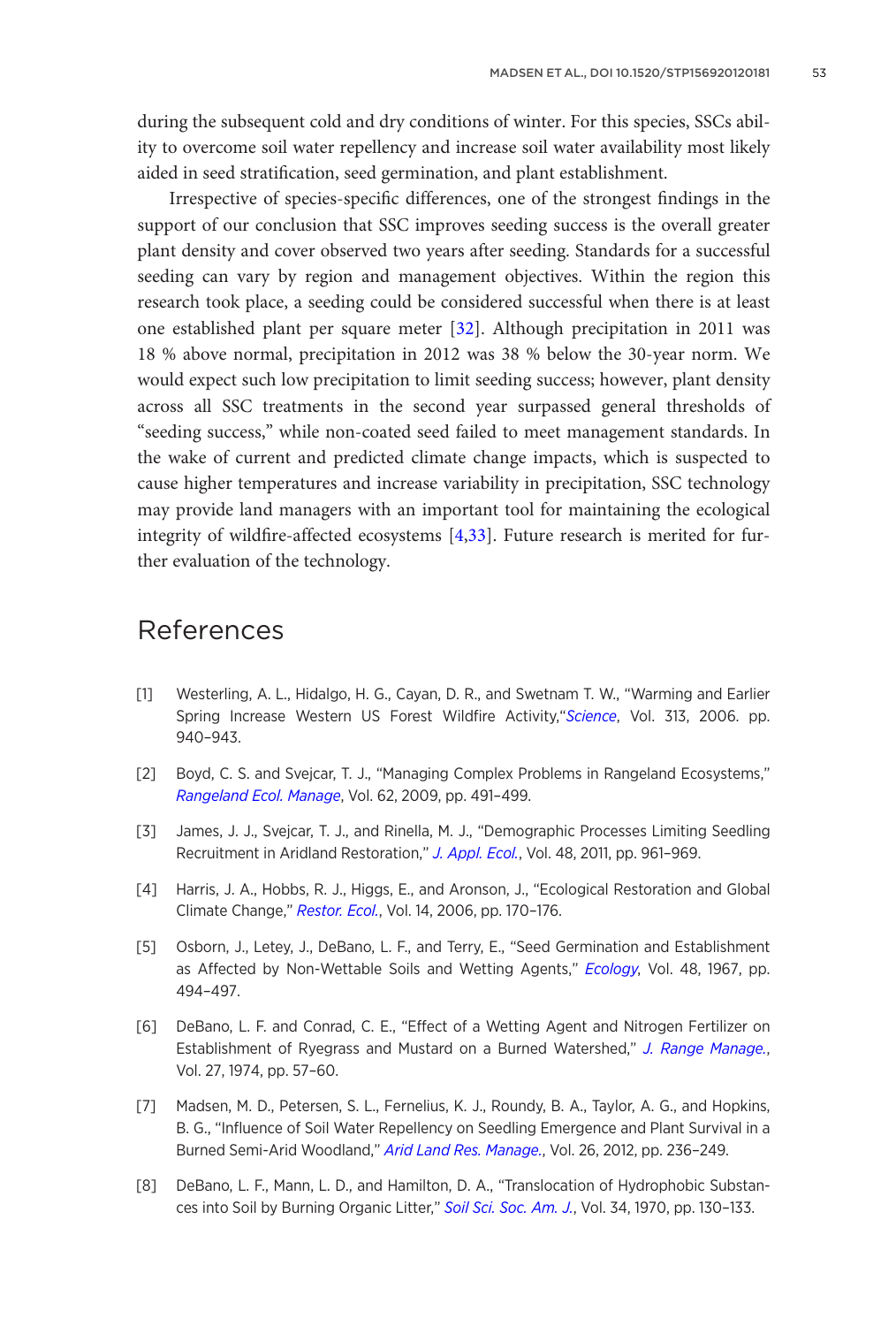- <span id="page-10-0"></span>[9] Ritsema, C. J., Dekker, L. W., Oostindie, K., Moore, D., and Leinauer, B., "Soil Water Repellency and Critical Soil Water Content," Soil Science: Step-By-Step Field Analysis, SSSA, Madison, WI, 2008, pp. 97–112.
- [10] Madsen, M. D., Zvirzdin, D. L., Petersen, S. L., Hopkins, B. G., Roundy, B. A., and Chandler, D. G., "Soil Water Repellency Within a Burned Piñon-Juniper Woodland: Spatial Distribu-tion, Severity, and Ecohydrologic Implications," [Soil Sci. Soc. Am. J.](http://dx.doi.org/10.2136/sssaj2010.0320), Vol. 75, 2011, pp. 1543–1553.
- [11] DeBano, L. F. and Rice, R. M., "Water Repellent Soils: Their Implications in Forestry," J For., Vol. 71, 1973, pp. 220–223.
- [12] Benavides-Solorio, J. and MacDonald, L. H., "Post-Fire Runoff and Erosion from Simu-lated Rainfall on Small Plots, CO Front Range," [Hydrol. Process.](http://dx.doi.org/10.1002/hyp.383), Vol. 15, 2001, pp. 2931–2952.
- [13] Leighton-Boyce, G., Doerr, S. H., Shakesby, R. A., and Walsh, R. D. P., "Quantifying the Impact of Soil Water Repellency on Overland Flow Generation and Erosion: A New Approach Using Rainfall Simulation and Wetting Agents on In Situ Soils," [Hydrol. Pro](http://dx.doi.org/10.1002/hyp.6744)[cess.](http://dx.doi.org/10.1002/hyp.6744), Vol. 21, 2007, pp. 2337–2345.
- [14] Wallis, M. G., Horne, D. J., and McAuliffe, K. W., "A Study of Water Repellency and its Amelioration in a Yellow-Brown Sand," [N. Z. J. Agric. Res.](http://dx.doi.org/10.1080/00288233.1990.10430670), Vol. 33, 1990, pp. 139-144.
- [15] Dekker, L. W., Oostindie, K., and Ritsema, C. J., "Exponential Increase of Publications Related to Soil Water Repellency," [Aust. J. Soil Res.](http://dx.doi.org/10.1071/SR05007), Vol. 43, 2005, pp. 403-441.
- [16] Throssell, C., "GCSAA-USGA Wetting Agent Evaluation," Golf Course Manage., Vol. 73, 2005, pp. 52–83.
- [17] Kostka, S. J. and Bially, P. T., "Synergistic Surfactant Interactions for Enhancement of Hydrophilicity in Water Repellent Soils," Int. Turfgrass Soc. Res. J., Vol. 10, 2005, pp. 108-114.
- [18] Lowery, B., Jordan, M., Kelling, K., and Speth, P., "Use of Surfactants to Improve Water and Nitrate use Efficiency and Decrease Leaching," Proclamation of Wisconsin Annual Potato Meetings, Vol. 18, 2004, pp. 123–125.
- [19] S. J. Kostka, "Systemic Mitigation of Environmental Stress on Plants and the Fruit Thereof," U.S. Patent Appl. No. 20090280985 (2009).
- [20] Rice, R. M. and Osborn, J. F., "Wetting Agent Fails to Curb Erosion from Burned Watershed," USDA Forest Service Research Note PSW-219, U. S. Department of Agriculture Forest Service, Pacific Southwest Forest and Range Exp. Station, Berkeley, CA, 1970.
- [21] Madsen, M. D., Petersen, S. L., and Taylor, A. G., "Seed Coating Compositions and Methods for Applying Soil Surfactants to Water-Repellent Soil," Publication No. WO/2010/ 111309, International Application No. PCT/US2010/28371, World Intellectual Property Organization, Geneva, Switzerland.
- [22] Madsen, M. D., Kostka, S. J., Inouye, A. L., and Zvirzdin, D. L. "Innovative Use of Seed Coating Technology for the Restoration of Soil Hydrology and Wildland Vegetation in Post-Fire Water Repellent Soil," [Rangeland Ecol. Manage.](http://dx.doi.org/10.2111/REM-D-11-00083.1), Vol. 65, 2012, pp. 253-259.
- [23] NRCS, 2012, "Soil Survey Staff, Web Soil Survey," websoilsurvey.nrcs.usda.gov/(Last accessed 5 Nov 2012).